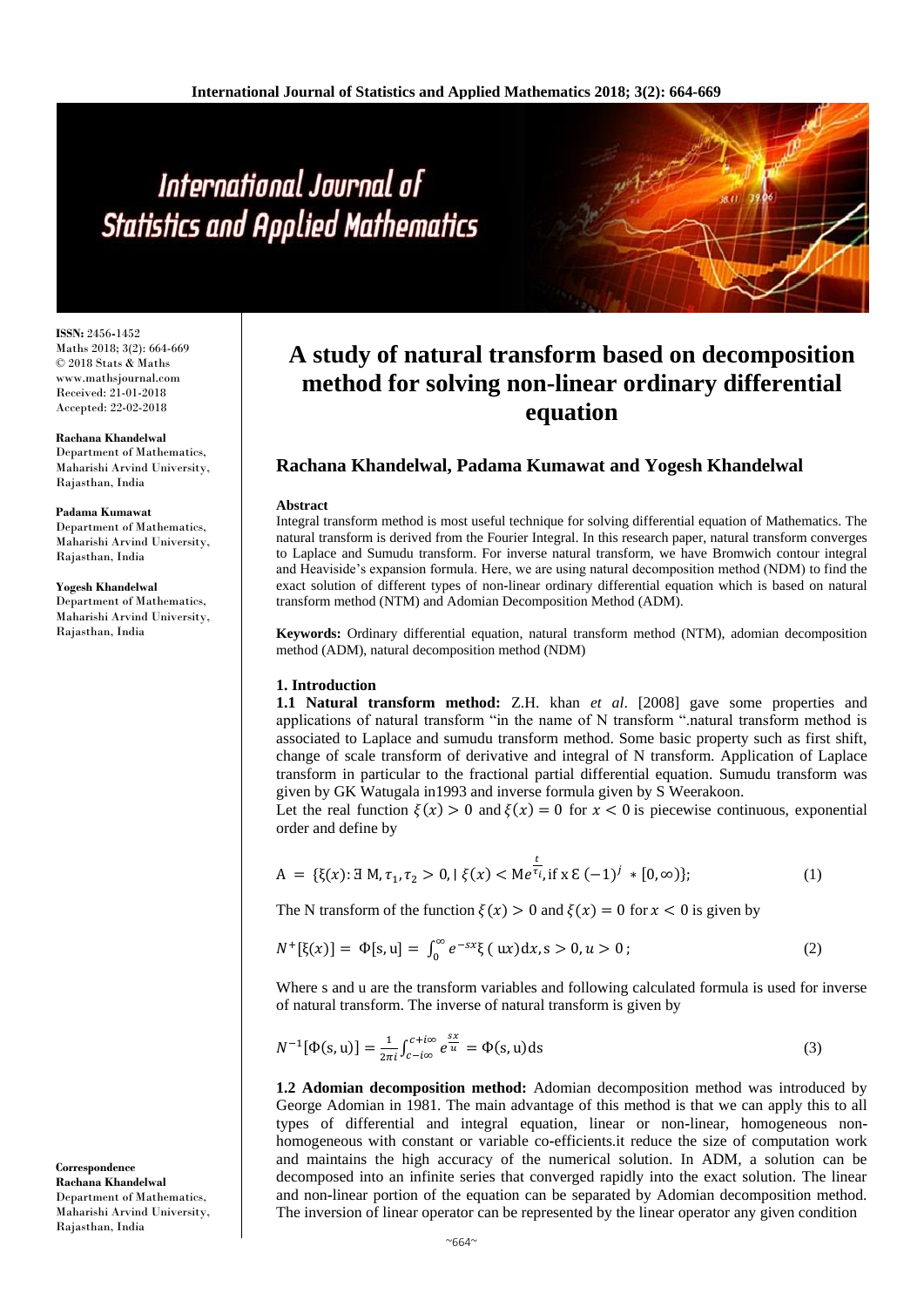is taken into consideration. The decomposition of a series is obtained by non**-**linear portion which is called Adomian polynomials. By the using Adomian polynomials we can find a solution in the form of a series which can be determined by the recursive relationship.

Let the equation is

$$
H = h,\tag{4}
$$

Where H is non-linear operator and h can be any function and value. Now H can be represented by N operator as follow, which is invertible

$$
Ny + Ry + N^*y = h,\tag{5}
$$

Here the liner operator 'R' represents the reminder of the linear portion and N\* is a non**-**linear operator representing the non**-**linear terms in H. Now, apply inverse operator  $N^{-1}$  on both side of the equation of (5) we have following equation

$$
N^{-1}Ny = N^{-1}h - N^{-1} - RyN^{-1}N^*y,
$$
\n(6)

Now equation (6) becomes

$$
y(x) = g(x) - N^{-1}Ry - N^{-1}N^*y
$$
\n(7)

Where  $g(x)$  represent the function obtained by integrating h and putting within the given boundary condition. Let the unknown function  $y(x)$  be an infinite series which is given by

$$
y(x) = \sum_{n=0}^{\infty} y_n(x), 0 < n < \infty \tag{8}
$$

Let take 
$$
y_0 = g(x)
$$
 (9)

We can get other terms by using recursive relationship. The non –linear terms can be decomposed into a series that is called adomian polynomial,  $A_n$ .

Now, the non**-**linear term can be written as

$$
N^*y(x) = \sum_{n=0}^{\infty} A_n.
$$

To find the value of  $A_n$ , we introduce a grouping parameter. Hence,  $A_n$  is given by

$$
A_n = \frac{1}{n!} \frac{d^n}{d\lambda^n} N^* \mathbf{y}(\lambda) |_{\lambda=0}
$$

Thus the recursive relation obtained

$$
y_0=g(x)
$$

 $y_{n+1} = N^{-1} R y_n + N^{-1} A_n.$ 

The ADM gives a convergent series solution which is absolute and uniformly convergent.

**1.3 Natural decomposition method:** Ordinary differential equations solve by natural decomposition method, which is comprised from natural transform and adomian decomposition method. To prove the efficiency and the accuracy of ADM, we several application in the field of engineering and physics. The Adomian decomposition method (ADM) was proposed by George Adomian. This method is applicable to a wide class of linear and non**-** linear ordinary differential equation. To supply the exact and analytical approximate solutions, the natural decomposition method gives reliable results for the non**-**linear models. The given solution converges rapidly to the exact solution. The main objective of this paper is to enhance an efficient algorithm by natural decomposition method for non**-**linear ordinary differential equation. A solution in the form of convergent series is provided by the natural decomposition method. Let the form of general non**-**linear ordinary differential equation is given by

$$
L(v) + U(v) + V(v) = g(x); \tag{11}
$$

The initial condition is given by  $v(0) = h(x)$  (12)

Where  $L, U$  and  $V$  are highest derivative, reminder of the differential operator and non-linear term respectively. Let the differential operator  $'L'$  is of the first order, then, taking N- transform of equation (11), we get

$$
\frac{s}{u}F(s,u) - \frac{F(0)}{u} + N^+[U(v)] + N^+[V(v)] = N^+[g(x)]\tag{13}
$$

Now, apply the initial condition in equation (13) with the help of equation (12), we have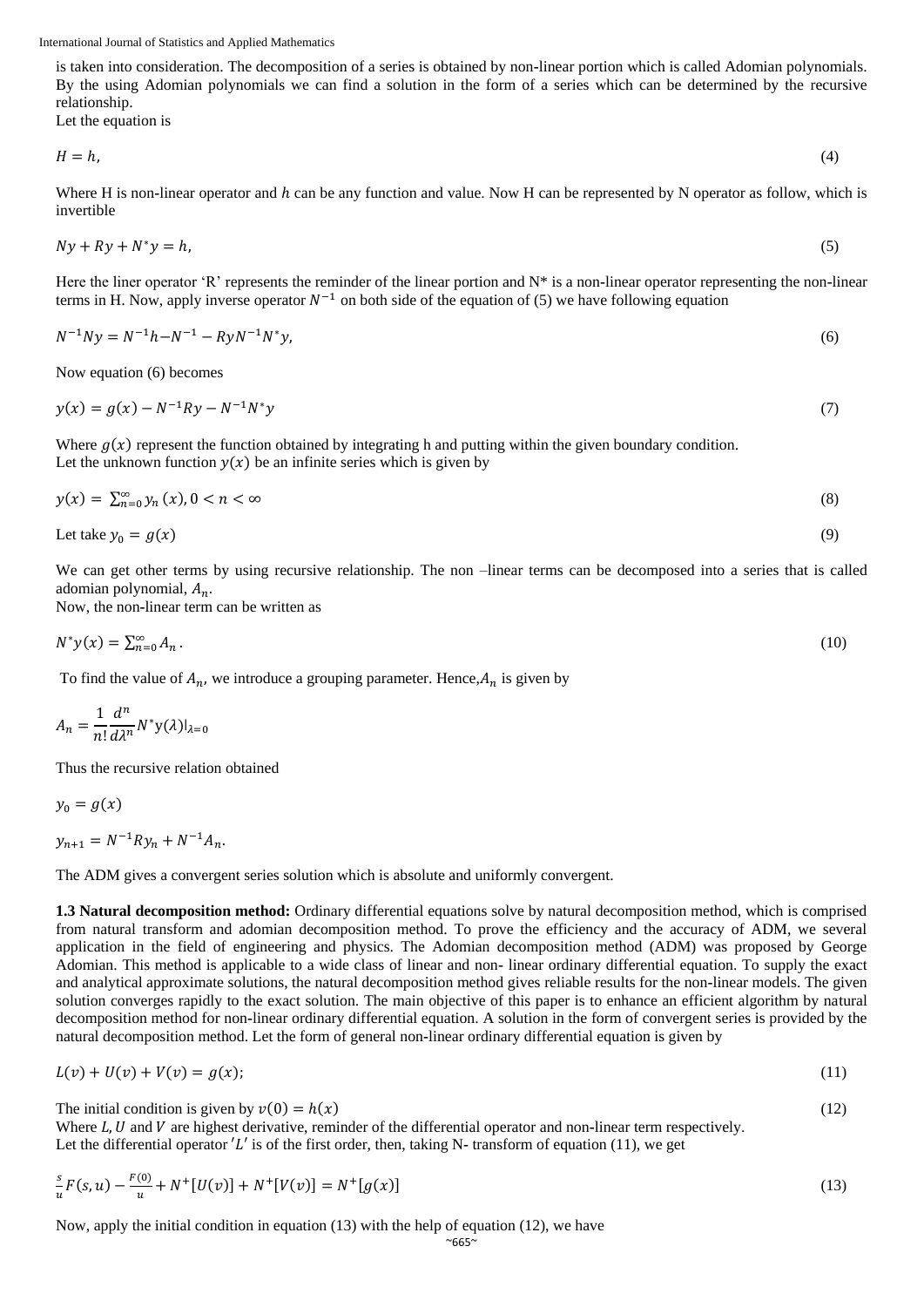$$
F(s, u) = \frac{h(x)}{s} + \frac{u}{s} N^+ [g(x)] - \frac{u}{s} N^+ [V(v) + U(v)]
$$
\n(14)

Now, taking  $N^{-1}$  transform in equation (14), we obtain:

$$
v(x) = G(x) - N^{-1} \left\{ \frac{u}{s N + [V(v) + U(v)]} \right\};
$$
  
Where  $G(x)$  is the non-homogenous source term. (15)

Let suppose an infinite series solution of the unknown function  $v(x)$  of the form:

$$
v(x) = \sum_{n=0}^{\infty} v_n(x),
$$
 (16)

Using equation (16) in equation (15), we get

$$
\sum_{n=0}^{\infty} \nu_n(x) = G(x) - N^{-1} \left[ \frac{u}{s^{N} \{ U \sum_{n=0}^{\infty} \nu_n(x) + \sum_{n=0}^{\infty} A_n(x) \} } \right],
$$
\n(17)

where the non-linear term is represented by  $A_n(x)$  which is an Adomian polynomial. Comparing both side of equation (17), we can easily use the recursive relationship as given below:

$$
v_0(x)v_0(x) = G(x)
$$
  
\n
$$
v_1(x) = -N^{-1}[u/sN^{+}\{Uv_0(x) + A_0(x)\}]
$$
  
\n
$$
v_2(x) = -N^{-1}\left[\frac{u}{s}N^{+}\{Uv_1(x) + A_1(x)\}\right]
$$
  
\n
$$
v_3(x) = -N^{-1}[u/sN^{+}\{Uv_2(x) + A_2(x)\}]
$$

Generally, we can write this recursive relation as follows:

$$
v_{n+1}(x) = -N^{-1}[u/sN^{+}\{Uv_{n}(x) + A_{n}(x)\}], n \ge 0 \tag{18}
$$

Hence, the exact solution is given as follow:

$$
v(x) = \sum_{n=0}^{\infty} v_n(x) \tag{19}
$$

**2. Application of Natural decomposition method:** Our objective of this research paper to find out the solution of non**-**linear ordinary differential equation by using natural decomposition method.

Consider the first order non**-**linear ordinary differential equation of the form:

$$
\frac{d^2z}{dx^2} + \left(\frac{dz}{dx}\right)^2 + z^2(x) = 1 + \sin x \tag{20}
$$

Subject to the initial condition  $z(0) = 0, z'$  $(0) = 1$  (21)

Taking the N**-** transform to both side of equation (20) we obtain

$$
\frac{s^2}{u^2}z(s,u) - \frac{z(0)}{u^2} - \frac{z'(0)}{u} + N^+ \left[ \left(\frac{dz}{dx}\right)^2 + z^2(x) \right] = \frac{1}{s} + \frac{u}{s^2 + u^2}
$$
 Substituting equation (21) into equation (22) we obtain:  
\n
$$
\frac{s^2}{u^2}z(s,u) + \frac{1}{u} = \frac{1}{s} + \frac{u}{s^2 + u^2} - N^+ \left[ \left(\frac{dz}{dx}\right)^2 + z^2(x) \right]
$$
\n
$$
\frac{s^2}{u^2}z(s,u) = \frac{1}{s} + \frac{u}{s^2 + u^2} - \frac{1}{u} - N^+ \left[ \left(\frac{dz}{dx}\right)^2 + z^2(x) \right],
$$
\n
$$
\frac{s^2}{u^2}z(s,u) = \frac{1}{s} - \frac{s^2}{u(s^2 + u^2)} - N^+ \left[ \left(\frac{dz}{dx}\right)^2 + z^2(x) \right],
$$
\n
$$
Z(s,u) = \frac{u^2}{s^3} - \frac{u^2}{u(s^2 + u^2)} - N^+ \left[ \left(\frac{dz}{dx}\right)^2 + z^2(x) \right],
$$
\n(23)

Taking the inverse N**-**transform of equation (23), we have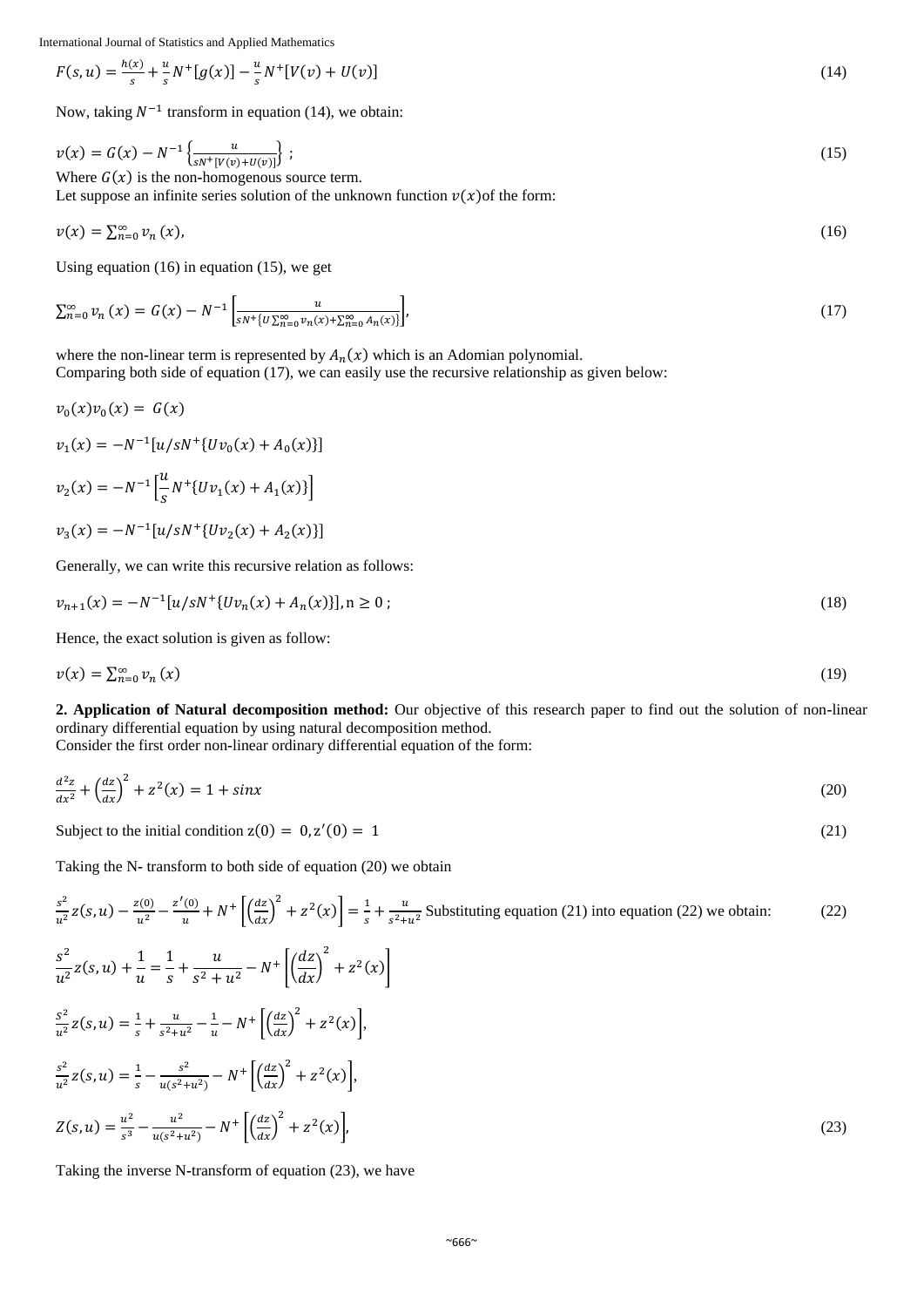$$
z(x) = \frac{x^2}{2!} - \sin x - N^{-1} \left[ \frac{u^2}{s^2} N^+ \left[ \left( \frac{dz}{dx} \right)^2 + z(x) \right] \right]
$$
  

$$
z(x) = \frac{x^2}{2!} - \sin x - N^{-1} \left[ \frac{u^2}{s^2} N^+ \left[ \left( \frac{dz}{dx} \right)^2 + z^2(x) \right] \right]
$$
 (24)

Now let an infinite series solution of unknown function  $z(x)$ ,

Let 
$$
z(x) = \sum_{0}^{\infty} z_n(x)
$$
;  
\n
$$
\sum_{n=0}^{\infty} z_n(x) = \frac{x^2}{2!} - \sin x - N^{-1} \left[ \frac{u^2}{s^2} N^+ \sum_{n=0}^{\infty} [A_n + B_n] \right],
$$
\n(25)

Where  $A_n$  and  $B_n$  are adomainpolynomails of the nonlinear term  $\left(\frac{dz}{dx}\right)^2$  and  $z^2(x)$  respectively. Comparing both sides by equation (24), we can drive the general recursive as follow

$$
z_0(x) = \frac{x^2}{2!} - \sin x
$$
  
\n
$$
z_1(x) = -N^{-1} \left[ \frac{u^2}{s^2} N^+ [A_0 + B_0] \right]
$$
  
\n
$$
z_2(x) = -N^{-1} \left[ \frac{u^2}{s^2} N^+ [A_1 + B_1] \right]
$$
  
\n
$$
z_3(x) = -N^{-1} \left[ \frac{u^2}{s^2} N^+ [A_2 + B_2] \right]
$$

In general form,

$$
z_{n+1}(x) = -N^{-1} \left[ \frac{u^2}{s^2} N^+ [A_n + B_n] \right]
$$
  
\n
$$
z_1(x) = -N^{-1} \left[ \frac{u^2}{s^2} N^+ [A_0 + B_0] \right]
$$
  
\n
$$
z(x) = -N^{-1} \left[ \frac{u^2}{s^2} N^+ [(z'_0)^2 + (z_0)^2] \right]
$$
  
\n
$$
z_0 = \frac{x^2}{2!} - \sin x
$$
  
\n
$$
z'_0 = \frac{2x}{2!} - \cos x
$$
  
\n(27)

Putting equation (26) & (27) in equation (25) we get,

$$
z_1(x) = -N^{-1} \left[ \frac{u^2}{s^2} N^+ \left[ (x - \cos x)^2 + \left( \frac{x^2}{2} - \sin x \right)^2 \right] \right]
$$
  
\n
$$
z_1(x) = -N^{-1} \left[ \frac{u^2}{s^2} N^+ \left[ x^2 + \cos^2 x - 2x \cos x + \frac{x^4}{4} + \sin^2 x - 2x^2 \sin x \right] \right]
$$
  
\n
$$
z_1(x) = -N^{-1} \left[ \frac{u^2}{s^2} N^{+1}(1) \right] + \dots
$$
  
\n
$$
z_1(x) = -N^{-1} \left[ \frac{u^2}{s^3} \right]
$$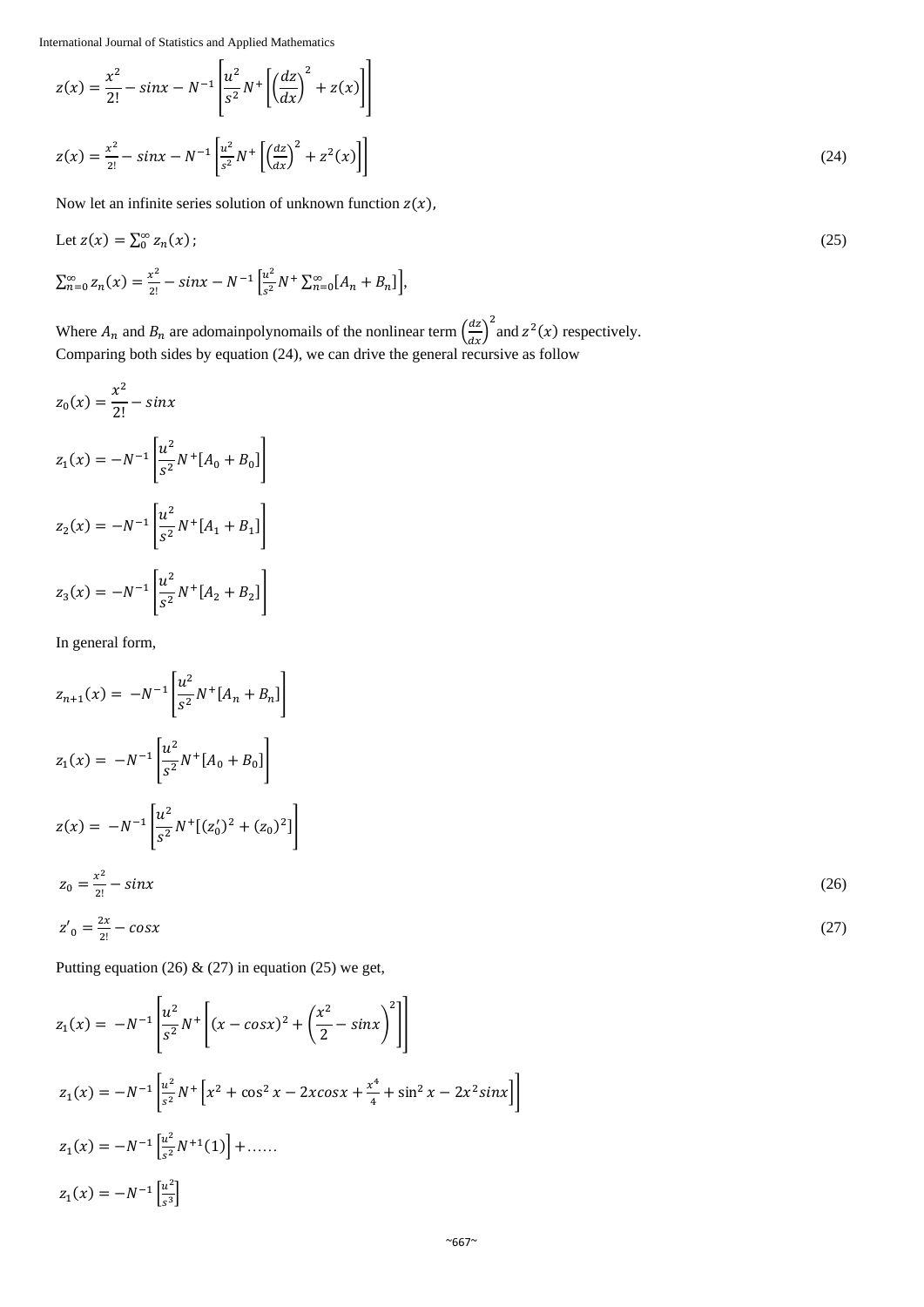$$
z_1(x) = -\frac{x^2}{2!} + \dots
$$

 $z_1(x)$ Satisfies the given differential equation which gives the exact solution of the term

$$
z(x)=\sin(x)
$$

Another problem we have as follow  $_{dz}$  $\frac{dz}{dx} + z(x) = 1 + x^2$  Subject to the initial condition  $z(0) = 0$  (28) Taking the N**-**transform to both side of equation (28) we obtain:

$$
\frac{s}{u}z(s, u) - \frac{z(0)}{u} + N^{+1}[z(x)] = \frac{1}{s} + \frac{2u^2}{s^3}
$$
  

$$
s \qquad 1 \qquad 2u^3 \qquad 1 \qquad 2u^5
$$

$$
\frac{3}{u}z(s,u) = \frac{1}{s} + \frac{2u}{s^3} - N^+[z(x)]
$$

$$
z(s, u) = \frac{u}{s^2} + \frac{2u^3}{s^4} - \left[\frac{u}{s}N^+ [z(x)]\right]
$$
  
Taking the inverse N-transform of equation (29) we have

$$
z(x) = x + \frac{2x^3}{3!} - N^{-1} \left[ \frac{u}{s} N^+ [z(x)] \right]
$$
\n(30)

Now let an infinite series solution of unknown function  $z(x)$ ,

$$
\det z(x) = \sum_{n=0}^{\infty} z_n(x) \tag{31}
$$

Using equation (31) we can re**-**write equation (30),

$$
\sum_{n=0}^{\infty} z_n(x) = x + \frac{2x^2}{3!} - N^{-1} \left[ \frac{u}{s} N^+ \left[ \sum_{n=0}^{\infty} A_n \right] \right]
$$

Where  $A_n$  are the adomain polynomials of the nonlinear term  $z(x)$ . Comparing both sides equation (17) we can drive the general relation as follow

$$
z_0(x) = x + \frac{x^3}{3!}
$$
  
\n
$$
z_1(x) = -N^{-1} \left[ \frac{u}{s} N^+(A_0) \right]
$$
  
\n
$$
z_2(x) = -N^{-1} \left[ \frac{u}{s} N^+(A_1) \right]
$$
  
\n
$$
z_3(x) = -N^{-1} \left[ \frac{u}{s} N^+(A_2) \right]
$$

General form of the recessive relation can be written as,

$$
z_{n+1}(x) = -N^{-1} \left[ \frac{u}{s} N^{+1}(A_n) \right]
$$
  
\n
$$
z_1(x) = -N^{-1} \left[ \frac{u}{s} N^+(A_0) \right]
$$
  
\n
$$
z_1(x) = -N^{-1} \left[ \frac{u}{s} N^+(z_0(x)) \right]
$$
  
\n
$$
z_1(x) = -N^{-1} \left[ \frac{u}{s} N^+(x + \frac{x^3}{3!}) \right]
$$
  
\n
$$
z_1(x) = -N^{-1} \left[ \frac{u}{s} \left( \frac{u}{s^2} + \frac{u^3}{s^4} \right) \right]
$$